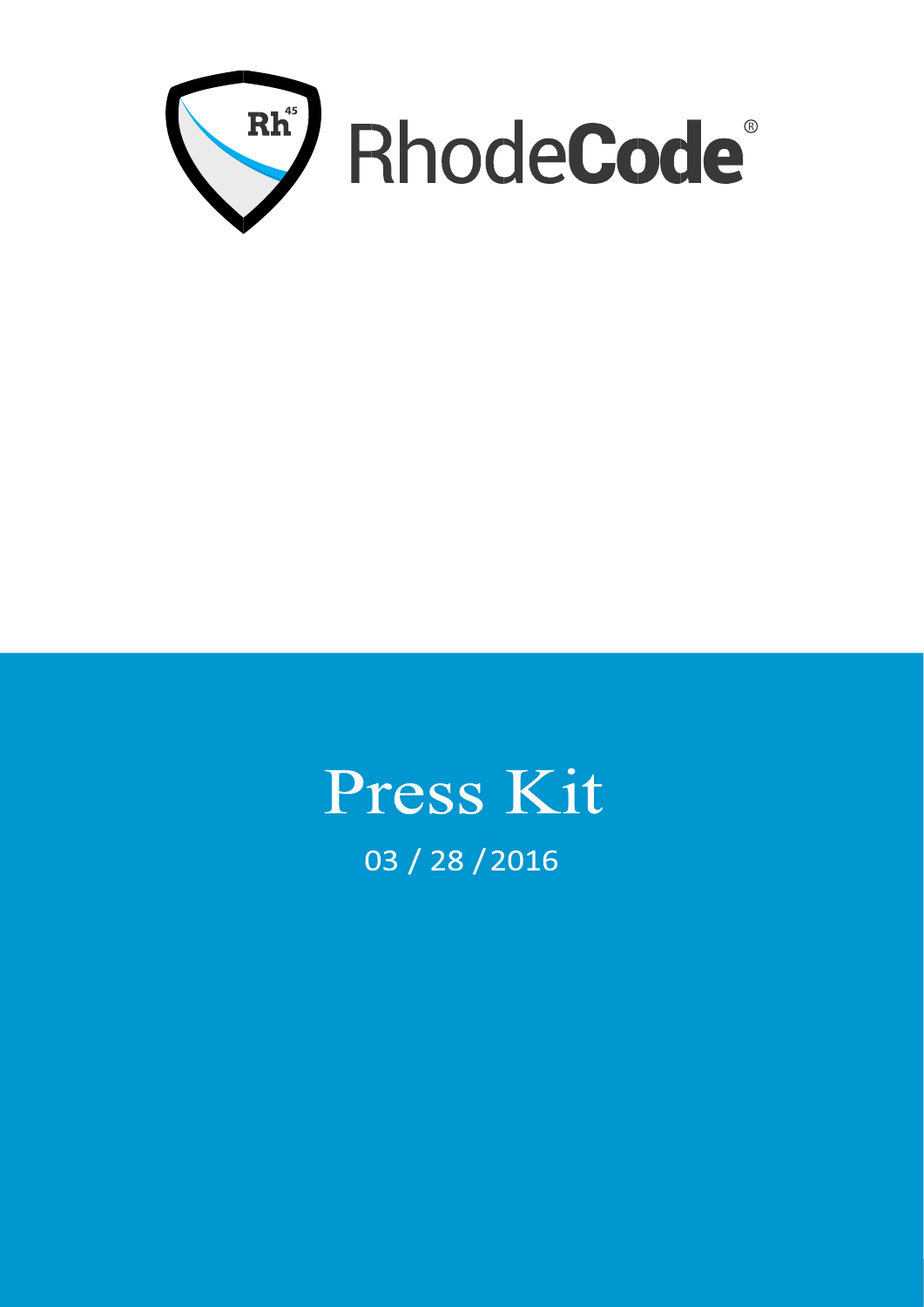## About RhodeCode

RhodeCode, Inc. produces the most intuitive platform for software development teams to manage and collaborate in a secure and unified way. Founded in 2010, RhodeCode, Inc. is an enterprise software development platform with offices in Berlin, Germany and San Francisco, CA, USA.

RhodeCode Community Edition (CE), the free and Open Source foundation of the platform, allows software teams to control, manage and protect software source code, while automating collaboration activities across Git, Mercurial, and Subversion repositories through a single interface. Developers get to use the tools they want; companies get security, compliance, and best practices to stay safe and competitive.

RhodeCode Enterprise Edition (EE) provides an additional layer of enterprise-needed features on top of the Community Edition, such as high availability, unlimited support, and readily available integrations with enterprise systems and tools. RhodeCode EE is used by government organizations and market leaders in 80 countries to increase software development productivity and keep source code securely protected behind the firewall inside their private cloud.

#### **Company Fact sheet**

**RhodeCode Launched:** 2010 Offices: San Francisco, CA; Berlin, Germany Leadership: Marcin Kuzminski, CTO; Matthew Powell, CEO Employees: 25

#### **Global Growth**

- ― Over 10,000 organizations are currently using RhodeCode Enterprise
- ― Paying Customers in 80 countries
- ― RhodeCode platform (CE&EE) is available in 3 languages; English, Italian, Japanese

## Executive Bios

#### **Marcin Kuzminski CTO**

Marcin created RhodeCode Enterprise out of his need for software development tools that have uncompromising security and productivity functionality, but which also scale to handle large globally distributed teams.

Marcin has a track record in pioneering new technologies as a Python enthusiast, open source evangelist, and co-founder of RhodeCode. He has been a software engineer since 2005 and actively programming in Python since 2007. Along with having very strong JavaScript experience, he has also worked with Java, Ruby, and C++.

Since 2005, Marcin has also been continuously working with SQL database administration and design in large scale enterprise environments. During this time, he has been heavily involved in many open source projects including; VCS, Celery, Pyramid, Mercurial, Dulwich, Salt, and Libcloud.

This level of technical expertise has taken him around the globe, and he has worked as a software developer and CTO in Poland, Israel, Germany, and the U.S.A. In the course of working on so many large scale enterprise projects he developed the underlying RhodeCode